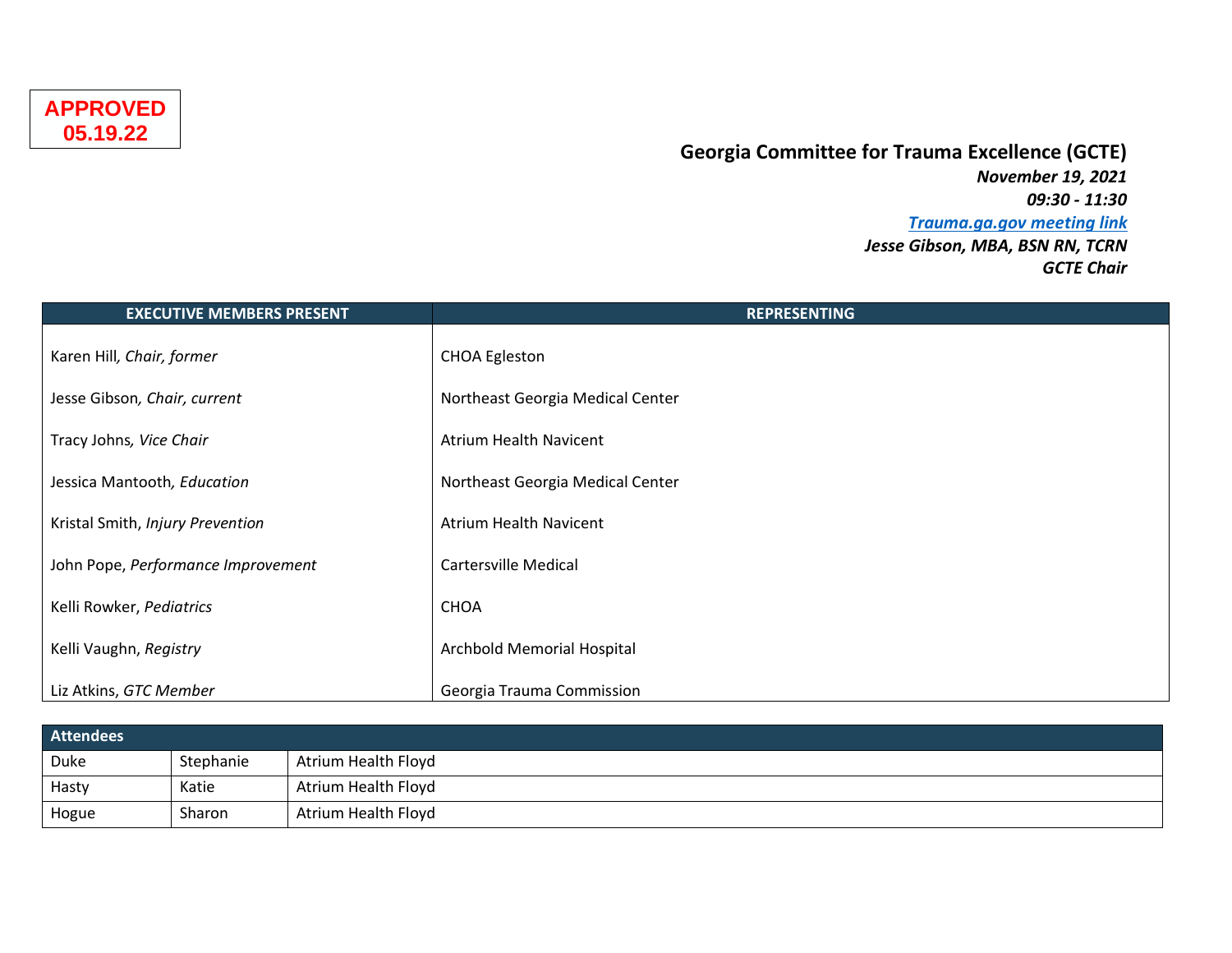| Parris        | Melissa      | <b>Atrium Health Floyd</b>                            |
|---------------|--------------|-------------------------------------------------------|
| Axlund        | Robyn        | Atrium Health Navicent Macon                          |
| Fabico-Dulin  | Jo-C         | Atrium Health Navicent Macon                          |
| Johns         | <b>Tracy</b> | Atrium Health Navicent Macon                          |
| Smith         | Kristal      | Atrium Health Navicent Macon                          |
| Jackson       | Lesa         | Atrium Health Polk Medical Center                     |
| Holm          | Kyndra       | <b>Augusta University Medical Center</b>              |
| Belfon Bowden | Joanne       | Children's Healthcare of Atlanta (CHOA)               |
| Goux          | Stephen      | Children's Healthcare of Atlanta (CHOA)               |
| Harvey        | Kionna       | Children's Healthcare of Atlanta (CHOA)               |
| Hill          | Karen        | Children's Healthcare of Atlanta (CHOA)               |
| Jones         | Temprest     | Children's Healthcare of Atlanta (CHOA)               |
| Mitchell      | Chantavis    | Children's Healthcare of Atlanta (CHOA)               |
| Cochran       | Alicia       | Children's Healthcare of Atlanta (CHOA) Egleston      |
| Schmid        | Moe          | Children's Healthcare of Atlanta (CHOA) Egleston      |
| Routly        | Maia         | Children's Healthcare of Atlanta (CHOA) Scottish Rite |
| Rowker        | Kellie       | Children's Healthcare of Atlanta (CHOA) Scottish Rite |
| Longhart      | Cassie       | Department of Public Health (Office of EMS&T)         |
| Morgan        | Renee        | Department of Public Health (Office of EMS&T)         |
| Harris        | Tinyhra      | Doctors Hospital of Augusta                           |
| Manda         | Robyn        | Doctors Hospital of Augusta                           |
| Parker        | Farrah       | Doctors Hospital of Augusta                           |
| Ruiz          | Chris        | Doctors Hospital of Augusta                           |
| Watson        | Amy          | Effingham Hospital                                    |
| Thornton      | Gail         | <b>Emanual Medical Center</b>                         |
| Doyle         | Ben          | <b>Fairview Park Hospital</b>                         |
| Atkins        | Liz          | Georgia Trauma Commission                             |
| Hamilton      | Katie        | Georgia Trauma Commission                             |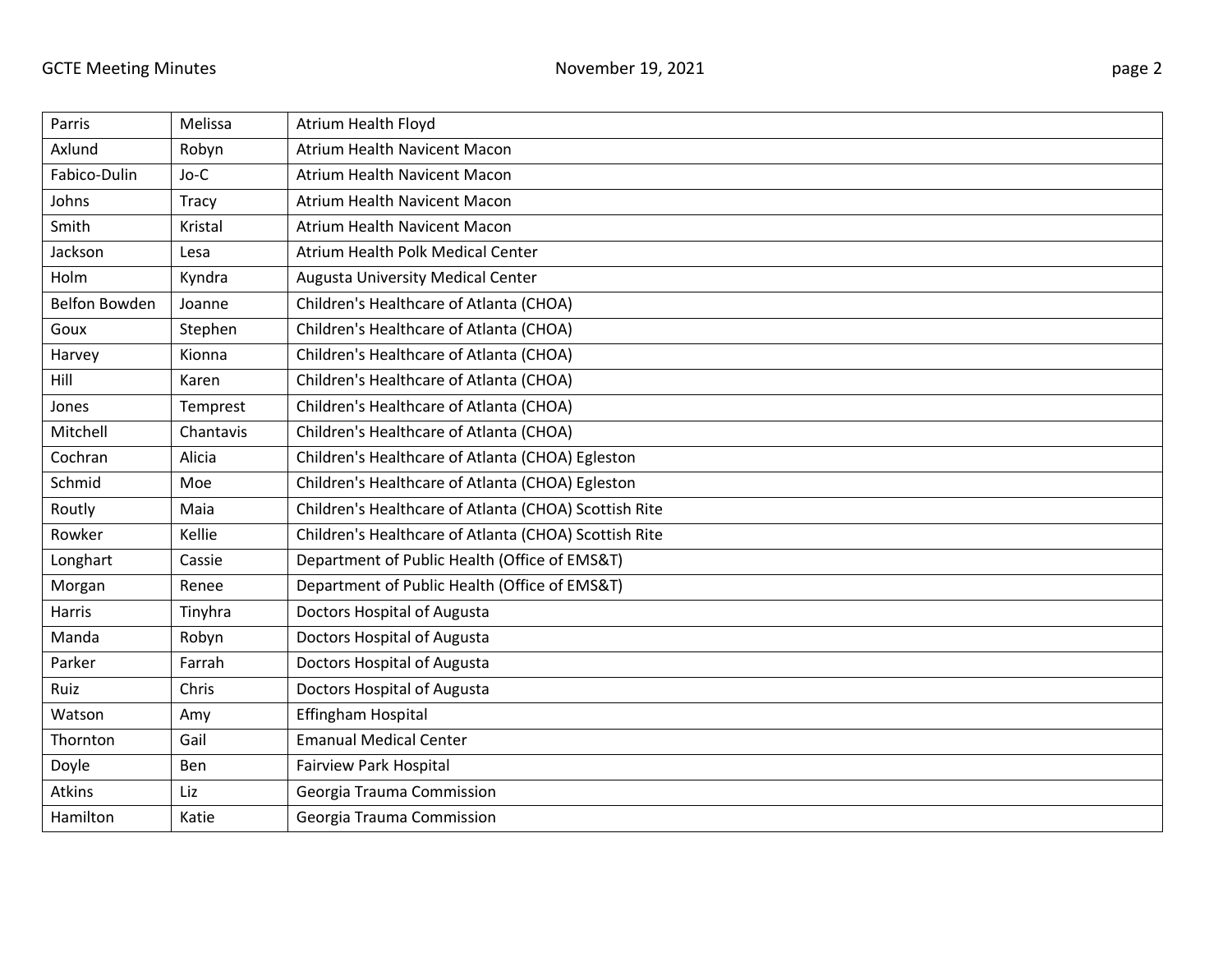| Saye           | Gabriela     | Georgia Trauma Commission                 |
|----------------|--------------|-------------------------------------------|
| Solomon        | Gina         | Georgia Trauma Commission                 |
| Cosby          | Kenya        | <b>Grady Memorial Hospital</b>            |
| Cribbs         | Ashley       | <b>Grady Memorial Hospital</b>            |
| Eleby          | Joy          | <b>Grady Memorial Hospital</b>            |
| Elmgren        | Steve        | <b>Grady Memorial Hospital</b>            |
| Freeman        | Jennifer     | <b>Grady Memorial Hospital</b>            |
| Lamphier       | Carey K.     | <b>Grady Memorial Hospital</b>            |
| Mays           | Elizabeth    | <b>Grady Memorial Hospital</b>            |
| Moorcones      | Erin         | <b>Grady Memorial Hospital</b>            |
| Parker         | Sarah        | <b>Grady Memorial Hospital</b>            |
| Rothenberg     | Roxanne      | <b>Grady Memorial Hospital</b>            |
| Thomas         | Barbara      | <b>Grady Memorial Hospital</b>            |
| Brown          | Kimberly     | Hamilton Health Care System               |
| Page           | Karrie       | Memorial Health Meadows Hospital          |
| Palladino      | Kelsey       | Memorial Health University Medical Center |
| Benton         | Michelle     | <b>Morgan Medical Center</b>              |
| Gibson         | Jesse        | Northeast Georgia Medical Center          |
| Greene         | Linda        | Northeast Georgia Medical Center          |
| Hughes         | Denise       | Northeast Georgia Medical Center          |
| Mantooth       | Jessica      | Northeast Georgia Medical Center          |
| McDanel        | Kathy        | Northeast Georgia Medical Center          |
| Silva          | Maria        | Northeast Georgia Medical Center          |
| Wolf           | Laura        | Northeast Georgia Medical Center          |
| Bryant         | Barlynda     | Northside Gwinnett Hospital               |
| <b>Burgess</b> | Nadirah      | Northside Gwinnett Hospital               |
| Davis          | Dana         | Northside Gwinnett Hospital               |
| Harris         | <b>Tracy</b> | Northside Gwinnett Hospital               |

and the control of the control of the control of the control of the control of the control of the control of the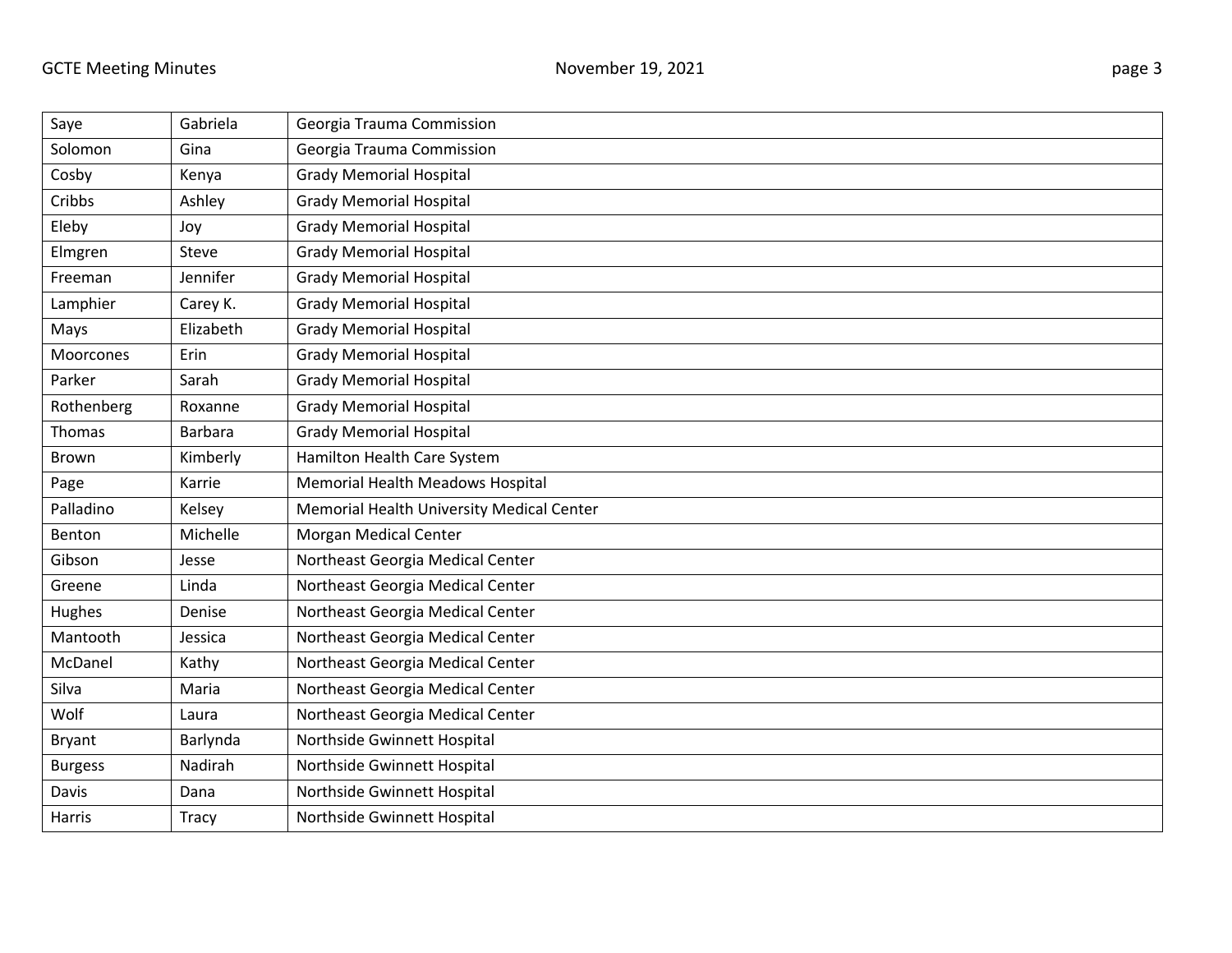| Holcombe       | Sarah         | Northside Gwinnett Hospital       |
|----------------|---------------|-----------------------------------|
| Horne          | Colleen       | Northside Gwinnett Hospital       |
| Fitzgerald     | <b>Brandi</b> | <b>Phoebe Health</b>              |
| Miller-Pollack | Donna         | Phoebe Health                     |
| <b>Bennett</b> | Denise E.     | <b>Piedmont Athens</b>            |
| <b>Brock</b>   | Mary Jane     | <b>Piedmont Athens</b>            |
| Cruce          | Cammie L.     | <b>Piedmont Athens</b>            |
| Thomas         | Shannon       | <b>Piedmont Athens</b>            |
| Pope           | John          | <b>Piedmont Cartersville</b>      |
| Simmons        | Susan         | Piedmont Columbus Regional        |
| Wright         | Shalonda      | Piedmont Columbus Regional        |
| Hust           | Karen         | Piedmont Walton                   |
| Brown          | Emily         | Southern Regional Medical Center  |
| Jones          | Rhonda        | Wellstar Atlanta Medical Center   |
| Lyttle         | Judith        | Wellstar Atlanta Medical Center   |
| Vanderberg     | Pamela        | Wellstar Atlanta Medical Center   |
| Skinner        | Tammie        | Wellstar Cobb Hospital            |
| Johnson        | Danielle      | Wellstar Kennestone Hospital      |
| Ucci           | Christina     | Wellstar Kennestone Hospital      |
| Van Ness       | Jamie         | Wellstar Kennestone Hospital      |
| Dabadee        | Debora        | Wellstar North Fulton Hospital    |
| Woods          | Tatiana       | Wellstar North Fulton Hospital    |
| Carter         | Kerry         | <b>Wellstar Paulding Hospital</b> |
| Carter         | Victoria      | <b>Wellstar Paulding Hospital</b> |
| Hand           | Rachel        | Wellstar West GA Medical Center   |
| Hampton        | Laura         | Martin Army Community Hospital    |
|                |               |                                   |

<u> 1989 - Andrea Branden, amerikansk politik (d. 1989)</u>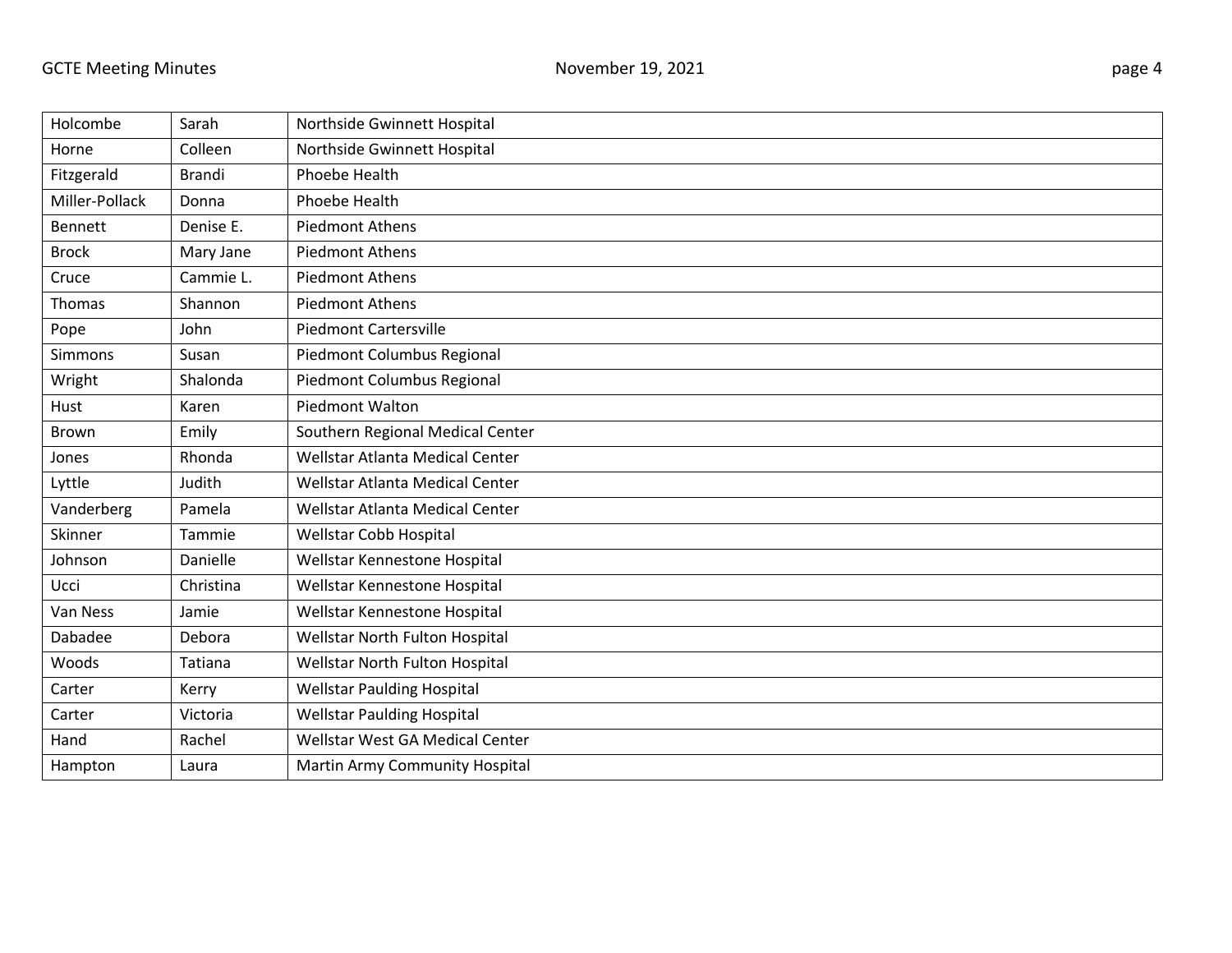| $T$ opic                                                                               | <b>Discussion</b>                                                                                                                                                                                                                                              |
|----------------------------------------------------------------------------------------|----------------------------------------------------------------------------------------------------------------------------------------------------------------------------------------------------------------------------------------------------------------|
| Call to Order, Establishment<br>of Quorum, Approval of<br>Minutes, and Introduction of | Jesse Gibson called the meeting of the Georgia Committee for Trauma Excellence (GCTE), a committee of the<br>Georgia Trauma Commission (GTC), to order at 0931.                                                                                                |
| <b>New Members</b>                                                                     | A quorum was established with six of ten members present.<br>Jesse Gibson, GCTE Chair, asked those present in person to introduce themselves. Afterward, Jesse encouraged<br>members to share recent accomplishments:                                          |
|                                                                                        | Piedmont Cartersville is the first level III in the state to get ACS verified<br>$\bullet$<br>Emanuel Medical center redesignated as a Level IV<br>$\bullet$<br>Wellstar Paulding center new designated as a Level IV<br>$\bullet$                             |
|                                                                                        | Georgia was the winner of the Oral Abstract for Trauma Systems and Collaboratives during the recent TQIP<br>Annual Conference. Liz Atkins presented the abstract                                                                                               |
|                                                                                        | Lisa Dawson, the Director of the Injury Prevention Program and Westminster Church, were awarded for<br>$\bullet$<br>Injury Prevention Excellence in the state                                                                                                  |
|                                                                                        | Pam Vandenberg's work on the new ACS best practice guidelines for the spine and currently finishing the<br>$\bullet$<br>guidelines for substance abuse, mental health, and alcohol screening and treatment, which will probably<br>come out in TQIP next year. |
|                                                                                        | Before moving on, Jesse asked for a motion to approve the August meeting minutes with the attendance<br>corrections. Jessica Mantooth added she needs to be listed as an attendee in the minutes. Jesse will correct.                                          |
|                                                                                        | <b>MOTION GCTE 2021-11-01:</b>                                                                                                                                                                                                                                 |
|                                                                                        | I make the motion to approve the meeting minutes from the August 20, 2021 meeting.<br><b>MOTION: Kristal Smith</b>                                                                                                                                             |
|                                                                                        | <b>SECOND: Tracy Johns</b><br><b>DISCUSSION: None</b>                                                                                                                                                                                                          |
|                                                                                        | ACTION: The motion <b>PASSED</b> with no objections nor abstentions.                                                                                                                                                                                           |
| Georgia Trauma Commission                                                              | Liz Atkins gave an overview of the recent updates from the Georgia Trauma Commission.                                                                                                                                                                          |
| (GTC) Update                                                                           | • Dr. Chris Dente has stepped down from the GQIP Collaborative. Dr. Robb Todd will now serve as Chair                                                                                                                                                          |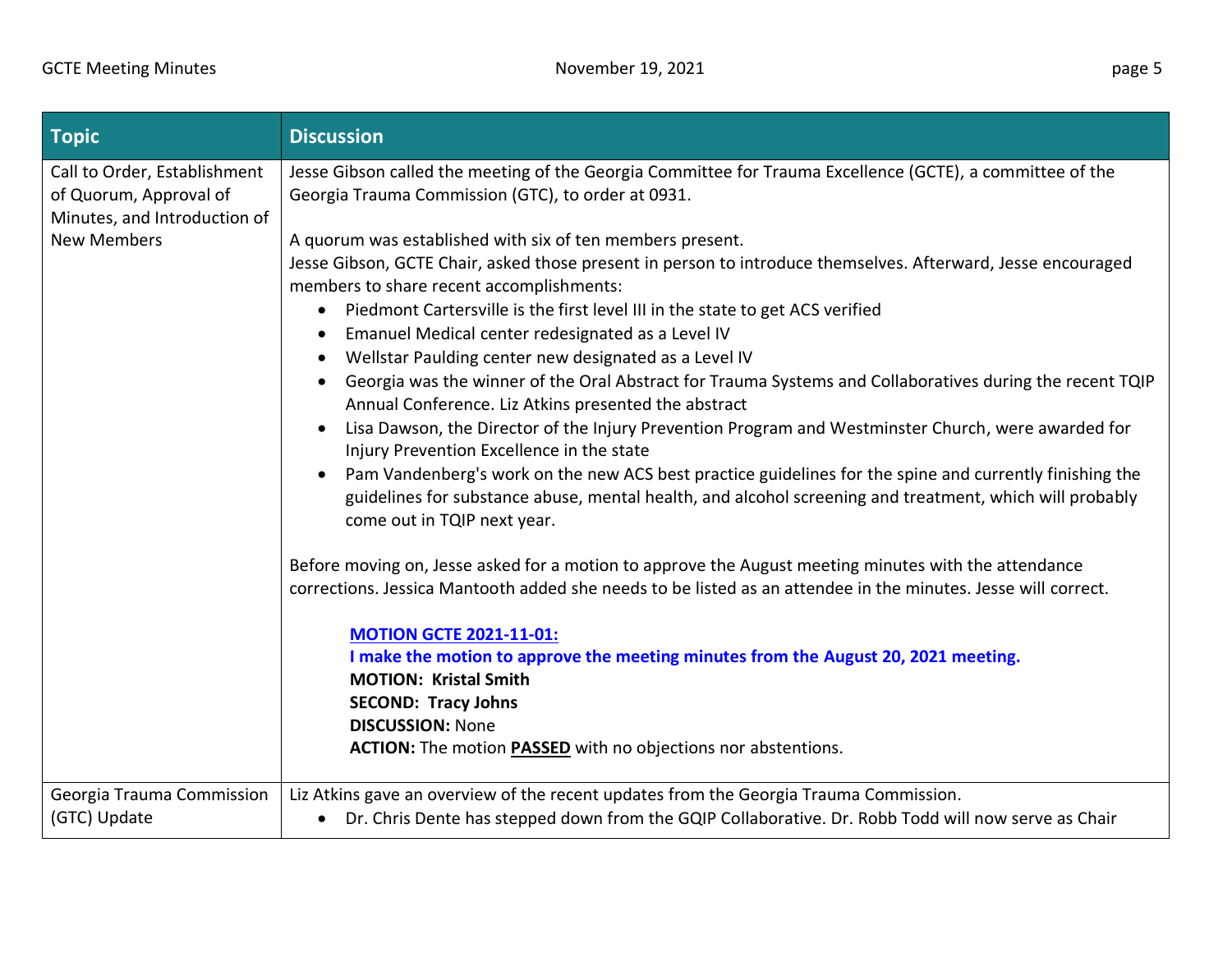| Welcome to Gabby Saye, the new Executive Assistant for the Georgia Trauma Commission<br>$\bullet$<br>Georgia Trauma Commission meeting was yesterday. Moving forward, we will post the meeting material<br>on our website trauma.ga.gov and the meeting link to join online. We encourage you to join us in person.<br>We recently learned the Governor had signed House Bill 511, which will dedicate the super speeder fees to<br>us and allocated in an interest-bearing trust rather than the general fund treasury. So, rather than asking<br>for our funds, they will be given to us. This current budget year will remain the same but anticipate a<br>change in FY2024.<br>With the changes in funding, we can take a CMS calendar approach to invoice, where your current<br>performance will dictate your future financial remuneration. We can put that into next year's contract.<br>Right now, you receive additional money with the amended funds we receive from the legislature. In the<br>future, when we are receiving the funds upfront, your readiness will be attached to all of it. We will keep<br>PBP as is since everyone is familiar with it but wanted to bring it up for the group to think about.<br>Tracy Johns asked if we will ever get back to educational funding. Liz answered that we are working on a<br>$\bullet$<br>grant process for educational offerings. At the GTC meeting yesterday, Budget Subcommittee received<br>approval for leeway to move money around Commission-supported initiatives. Therefore, we could<br>transfer money aside for education and regional improvement grants by the end of the year. We will<br>develop an application, which the Budget Subcommittee will review for approval. We encourage goals that<br>affect patient outcomes. Jesse Gibson asked if there was an opportunity to allocate a certain amount in our<br>annual budget from the Commission to the centers for education. Liz encouraged to take the conversation<br>offline with Katie Hamilton. The costs of courses vary greatly, and we must develop a process. A grant<br>would be easier than a contract. Jesse Gibson suggested forming a workgroup and discussing it with the<br>subcommittees. Liz advised that the registry subcommittee develop ideas of meaningful education for<br>them. We are not establishing a timeline around this yet. We need to get the concept down first. |
|--------------------------------------------------------------------------------------------------------------------------------------------------------------------------------------------------------------------------------------------------------------------------------------------------------------------------------------------------------------------------------------------------------------------------------------------------------------------------------------------------------------------------------------------------------------------------------------------------------------------------------------------------------------------------------------------------------------------------------------------------------------------------------------------------------------------------------------------------------------------------------------------------------------------------------------------------------------------------------------------------------------------------------------------------------------------------------------------------------------------------------------------------------------------------------------------------------------------------------------------------------------------------------------------------------------------------------------------------------------------------------------------------------------------------------------------------------------------------------------------------------------------------------------------------------------------------------------------------------------------------------------------------------------------------------------------------------------------------------------------------------------------------------------------------------------------------------------------------------------------------------------------------------------------------------------------------------------------------------------------------------------------------------------------------------------------------------------------------------------------------------------------------------------------------------------------------------------------------------------------------------------------------------------------------------------------------------------------------------------------------------------------------------------------------------------------|
|                                                                                                                                                                                                                                                                                                                                                                                                                                                                                                                                                                                                                                                                                                                                                                                                                                                                                                                                                                                                                                                                                                                                                                                                                                                                                                                                                                                                                                                                                                                                                                                                                                                                                                                                                                                                                                                                                                                                                                                                                                                                                                                                                                                                                                                                                                                                                                                                                                            |
| Level III and IV have completed the cost readiness surveys. Now, we can look at our funding formulas,<br>which will be the next task for our Administrator group.                                                                                                                                                                                                                                                                                                                                                                                                                                                                                                                                                                                                                                                                                                                                                                                                                                                                                                                                                                                                                                                                                                                                                                                                                                                                                                                                                                                                                                                                                                                                                                                                                                                                                                                                                                                                                                                                                                                                                                                                                                                                                                                                                                                                                                                                          |
| If you're a designated or ACS verified center that doesn't contract with us, you submitted your one-time<br>$\bullet$<br>grants for readiness allocation. Yesterday, the Commission was able to approve those requests. We will<br>work on getting those grants out to you.<br>The motion from the rural subcommittee for a one-time grant for TCAA membership was also approved                                                                                                                                                                                                                                                                                                                                                                                                                                                                                                                                                                                                                                                                                                                                                                                                                                                                                                                                                                                                                                                                                                                                                                                                                                                                                                                                                                                                                                                                                                                                                                                                                                                                                                                                                                                                                                                                                                                                                                                                                                                           |
| yesterday.                                                                                                                                                                                                                                                                                                                                                                                                                                                                                                                                                                                                                                                                                                                                                                                                                                                                                                                                                                                                                                                                                                                                                                                                                                                                                                                                                                                                                                                                                                                                                                                                                                                                                                                                                                                                                                                                                                                                                                                                                                                                                                                                                                                                                                                                                                                                                                                                                                 |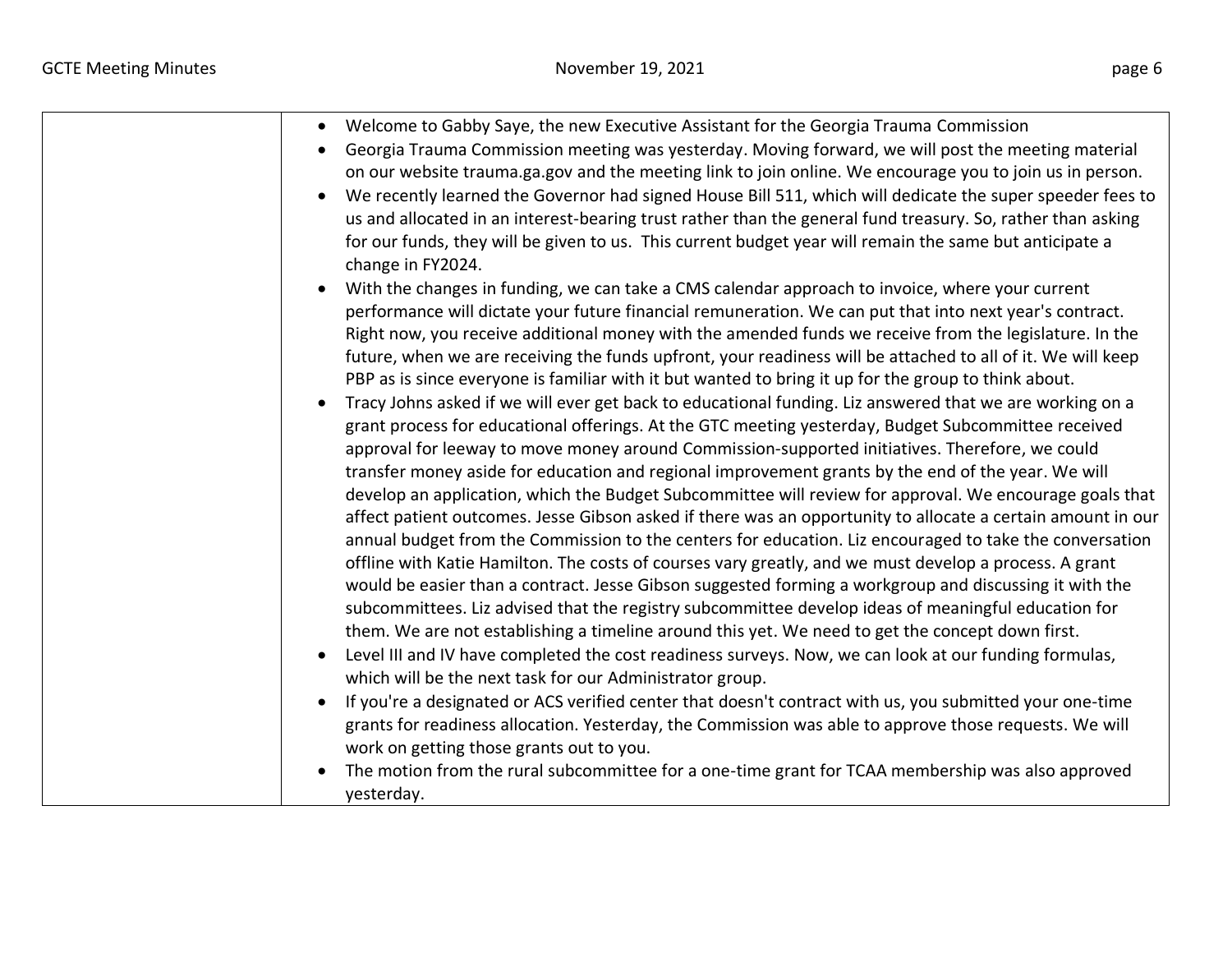|                           | There is limited space at Barnsley Resort, the location for our upcoming Winter Meeting. We have<br>established that the meeting will be appropriate for a leadership retreat: Trauma Program Managers,<br>Trauma Medical Directors, and Administrators. We are working with TCAA to have a finance workshop to<br>get everyone on the same page with your revenue opportunities. There will not be a virtual attendance<br>meeting option for the Winter Meeting. We will have the GCTE and Georgia Trauma Commission Meeting<br>available online since they are public meetings for those not required to attend in person. There is a limited<br>number of rooms available at Barnsley, so we will only invite those required to come. |
|---------------------------|-------------------------------------------------------------------------------------------------------------------------------------------------------------------------------------------------------------------------------------------------------------------------------------------------------------------------------------------------------------------------------------------------------------------------------------------------------------------------------------------------------------------------------------------------------------------------------------------------------------------------------------------------------------------------------------------------------------------------------------------|
| Office of EMS & Trauma    | Renee Morgan reported on behalf of the Office of EMS & Trauma:                                                                                                                                                                                                                                                                                                                                                                                                                                                                                                                                                                                                                                                                            |
| Update                    | Congratulations to John Pope and Cartersville on becoming the 1st Level III ACS Verified trauma center.<br>$\bullet$<br>They did a lot of hard work, and it paid off                                                                                                                                                                                                                                                                                                                                                                                                                                                                                                                                                                      |
|                           | Welcome to Wellstar Paulding on their new designation as a Level IV trauma center.<br>$\bullet$                                                                                                                                                                                                                                                                                                                                                                                                                                                                                                                                                                                                                                           |
|                           | Congratulation to Emanuel Medical Center on its re-designations as a Level IV trauma center.                                                                                                                                                                                                                                                                                                                                                                                                                                                                                                                                                                                                                                              |
|                           |                                                                                                                                                                                                                                                                                                                                                                                                                                                                                                                                                                                                                                                                                                                                           |
|                           | The ACS is beginning to set dates for facilities needing verification, re-verification, or consults. Next year will be                                                                                                                                                                                                                                                                                                                                                                                                                                                                                                                                                                                                                    |
|                           | very busy as we also start to schedule state visits with COVID, hopefully calming down. We still have two centers                                                                                                                                                                                                                                                                                                                                                                                                                                                                                                                                                                                                                         |
|                           | that are in the process of coming into the program; you'll be hearing updates about that soon.                                                                                                                                                                                                                                                                                                                                                                                                                                                                                                                                                                                                                                            |
|                           |                                                                                                                                                                                                                                                                                                                                                                                                                                                                                                                                                                                                                                                                                                                                           |
|                           | Next year, one of our biggest goals is to look at the rehab piece one more time. It was taking flight right before                                                                                                                                                                                                                                                                                                                                                                                                                                                                                                                                                                                                                        |
|                           | COVID hit then we were at a stall. We are trying to get rehab more involved in our processes.                                                                                                                                                                                                                                                                                                                                                                                                                                                                                                                                                                                                                                             |
|                           |                                                                                                                                                                                                                                                                                                                                                                                                                                                                                                                                                                                                                                                                                                                                           |
|                           | David Newton is the new Director of Health Protection. He will still have oversite of the Office of EMS and Trauma,                                                                                                                                                                                                                                                                                                                                                                                                                                                                                                                                                                                                                       |
|                           | but we will hire a new Director of EMS. There are also several positions open at the regional levels and new                                                                                                                                                                                                                                                                                                                                                                                                                                                                                                                                                                                                                              |
|                           | positions for epidemiologist for EMS and Cardiac Care.                                                                                                                                                                                                                                                                                                                                                                                                                                                                                                                                                                                                                                                                                    |
|                           |                                                                                                                                                                                                                                                                                                                                                                                                                                                                                                                                                                                                                                                                                                                                           |
|                           | Thank you, everyone, for your support. I appreciate all the cards and letters.                                                                                                                                                                                                                                                                                                                                                                                                                                                                                                                                                                                                                                                            |
|                           |                                                                                                                                                                                                                                                                                                                                                                                                                                                                                                                                                                                                                                                                                                                                           |
|                           | Cassie Longhart added that we are getting ready to transition EMS from our current nemsis version 3.4 to 3.5 and                                                                                                                                                                                                                                                                                                                                                                                                                                                                                                                                                                                                                          |
|                           | should be getting that timeline out by the first quarter of the year.                                                                                                                                                                                                                                                                                                                                                                                                                                                                                                                                                                                                                                                                     |
| Georgia Trauma Foundation | Cheryle Ward was unable to attend the meeting. Liz Atkins mentioned that Cheryle Ward is the Interim Executive                                                                                                                                                                                                                                                                                                                                                                                                                                                                                                                                                                                                                            |
| Update                    | Director of the Georgia Trauma Foundation for those who may not know. The foundation is currently shifting its                                                                                                                                                                                                                                                                                                                                                                                                                                                                                                                                                                                                                            |
|                           |                                                                                                                                                                                                                                                                                                                                                                                                                                                                                                                                                                                                                                                                                                                                           |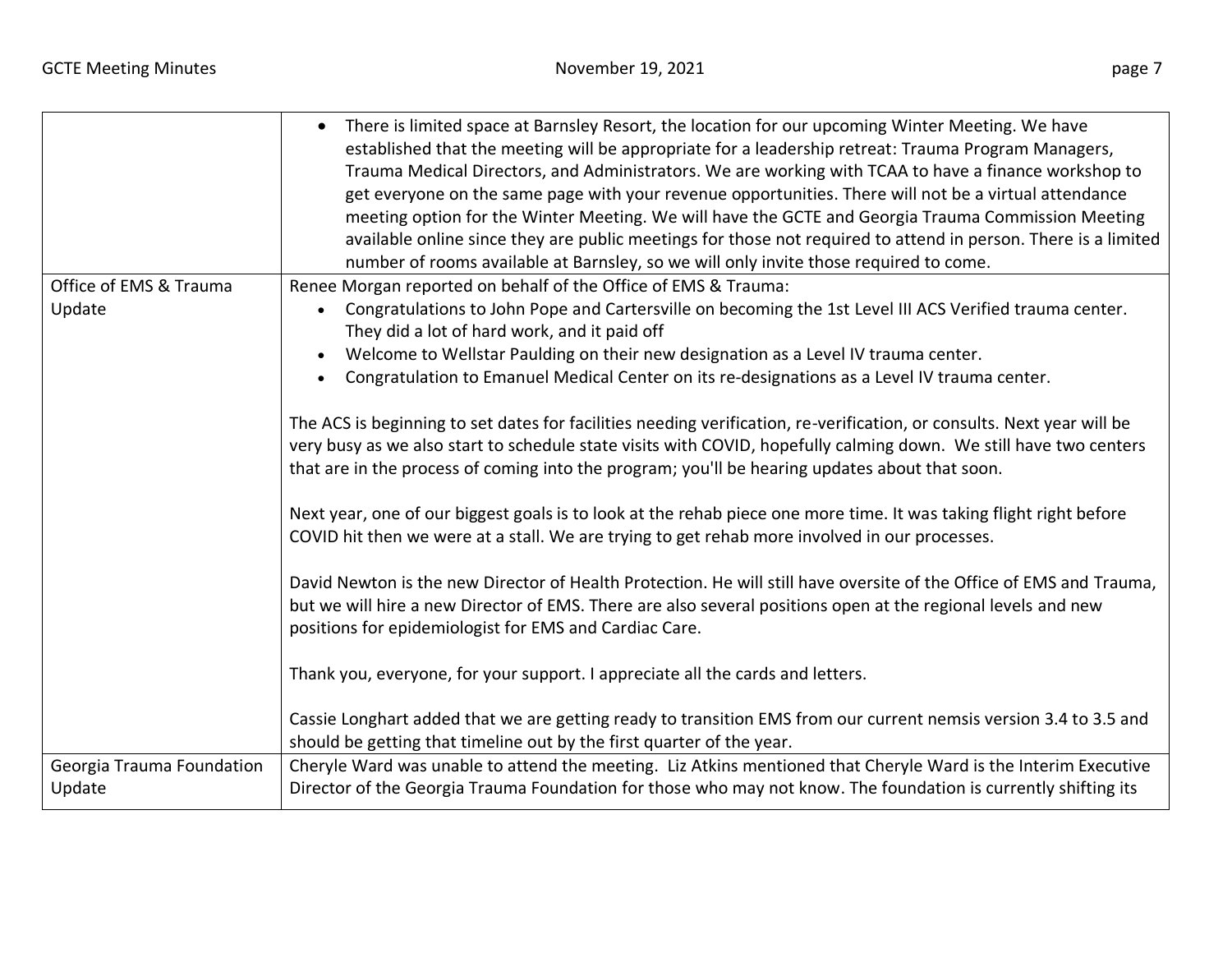|                                             | direction to focus on fundraising. They are actively recruiting board members, up to 13, and presently three board<br>officials. There is an upcoming Porche gala set for April 30, 2022.                                                                                                                                                                                                                                                                                                                 |
|---------------------------------------------|-----------------------------------------------------------------------------------------------------------------------------------------------------------------------------------------------------------------------------------------------------------------------------------------------------------------------------------------------------------------------------------------------------------------------------------------------------------------------------------------------------------|
| Georgia Quality                             | Gina Solomon gave the following updates:                                                                                                                                                                                                                                                                                                                                                                                                                                                                  |
| <b>Improvement Program</b><br>(GQIP) Update | Change in the GQIP Collaborative leadership. We appreciate all the work Dr. Dente has done, but we look<br>$\bullet$<br>forward to the next chapter with Dr. Rob Todd.                                                                                                                                                                                                                                                                                                                                    |
|                                             | Arbormetrix project has been making slow progress. We are working through the security assessments<br>$\bullet$<br>with ESO central site and Arbormetrix. The state is requiring those assessments before proceeding with the<br>contract. After establishing the contract, it will take five to six months to build. Realistically, it will probably<br>be sometime next summer.                                                                                                                         |
|                                             | We are working with ESO on what we will pull over. GQIP will not require any additional data points, but<br>$\bullet$<br>we may capture unrequired data your center is already inputting to improve performance.                                                                                                                                                                                                                                                                                          |
|                                             | AKI, Opioid, and TBI workgroups are still meeting and progressing. The Opioid group has pulled together a<br>$\bullet$<br>draft of a multimodal guideline which I'm excited to share. We were also able to build a GQIP guideline<br>template. AKI, we are reviewing the current guideline, making some changes, and formatting it. TBI may<br>ask for another data pool, but we want to investigate if it's easy for the centers to facilitate. We are also<br>working to pull some inpatient TBI rehab. |
|                                             | The Winter Meeting scheduled 02/28/22-03/02/22 will be like a retreat asking everyone to attend in<br>$\bullet$<br>person with an excellent opportunity to network and move things forward. It will allow time to get the<br>workgroups together and have all the trauma center leaders in one area.                                                                                                                                                                                                      |
|                                             | I wanted to touch on the TQIP conference. TPM and TMD attendance is part of the PBP for levels I, II, and<br>$\bullet$<br>III on your commission contract. Some folks did not register. I will confirm with TQIP when registration<br>closes because you can still access the information on demand for 90 days. That will allow those not yet<br>registered to obtain attendance credit still.                                                                                                           |
|                                             | Tracy Johns asked whether we will double-check the Arbormetrix against the state data dictionary to make<br>$\bullet$<br>sure everything is a required element. Gina answered that she has worked with Marie, and we added a<br>column for GQIP.                                                                                                                                                                                                                                                          |
| <b>Subcommittee Reports</b>                 | Education: Jessica Mantooth provided the following activities:                                                                                                                                                                                                                                                                                                                                                                                                                                            |
|                                             | The education subcommittee is currently knowledge sharing regarding education during COVID-19 and moving<br>forward. We are knowledge-sharing educational opportunities available to people across the state (virtual<br>conferences, virtual trauma grand rounds, TCAR, etc.). We are awaiting GCTE to set goals before we establish our                                                                                                                                                                 |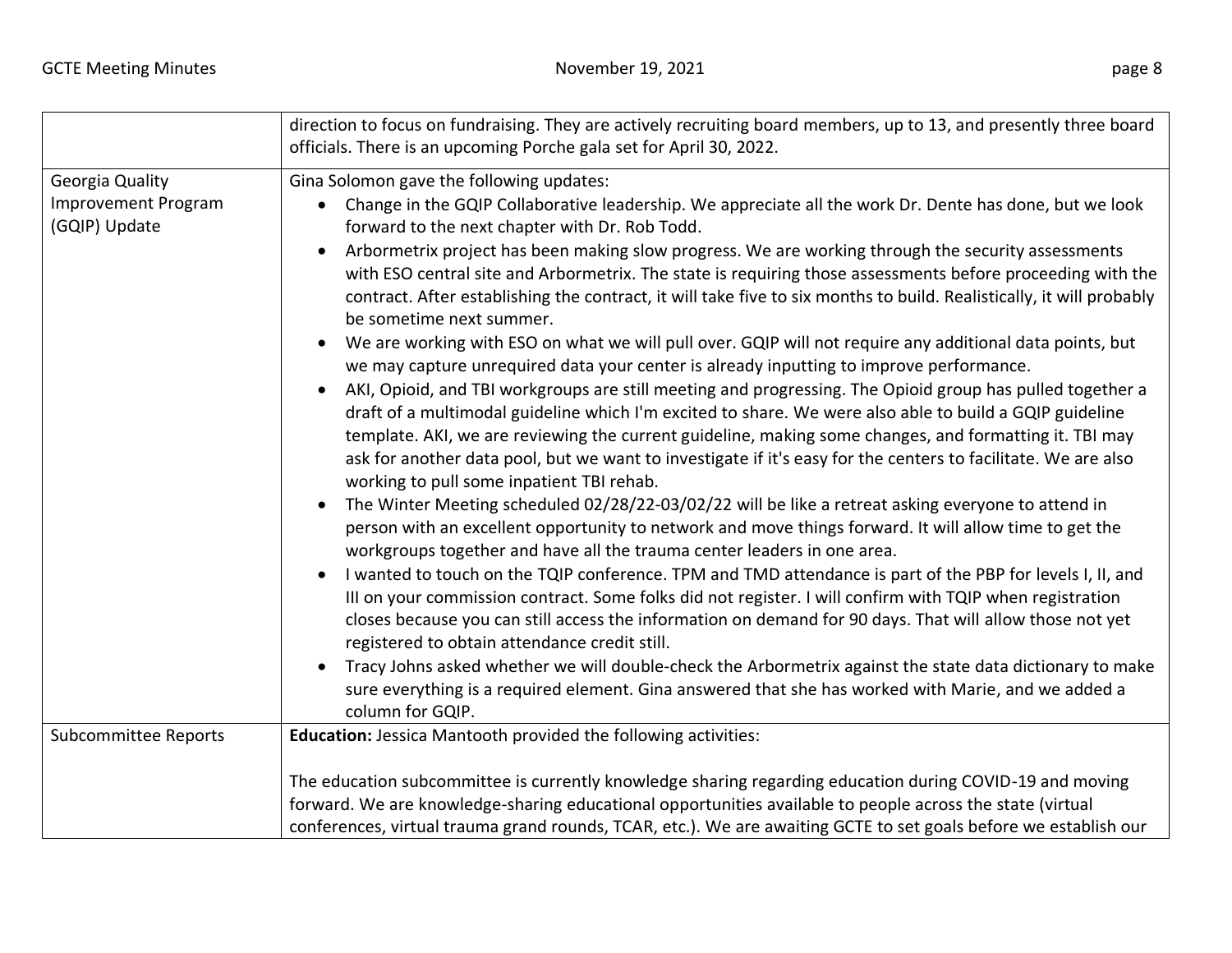| goals. The idea is that our goals will align with GCTE's goals. If anyone is interested in joining the Education<br>Subcommittee, please email Jessica Mantooth or Kyndra Holm, and we will get you added! We meet on the<br>1st Tuesday of every month from 11 am - 12 pm.                                                                                                                                                                                                                                                                                                                                                                                                                                                                                                   |
|-------------------------------------------------------------------------------------------------------------------------------------------------------------------------------------------------------------------------------------------------------------------------------------------------------------------------------------------------------------------------------------------------------------------------------------------------------------------------------------------------------------------------------------------------------------------------------------------------------------------------------------------------------------------------------------------------------------------------------------------------------------------------------|
| Pediatric: Kelli Rowker updated the committee:<br>The Pediatric subcommittee last met on 9/27/2021. We are still waiting for the state to look at our Pediatric<br>Radiology data before we begin another round of data collection. Another education blast went out (see below) in<br>hopes that it would reach all centers in the state in October. With so much turnover, it will be good to send out<br>education on the toolkit often. We will try to get on the agenda for the 2022 State Radiology meeting to present<br>our project. Shout out to Adrian Feinberg for putting the safe pediatric imaging practices article in the last issue of<br>the Georgia Hospital Association today. The QR, toolkit, and template letter link are all included in the article. |
| Power Share continues to be an issue, and patients occasionally need reimaging after transfer. Pediatric centers<br>are encouraged to set up monthly calls with Power Share as a part of performance improvement to let Power<br>Share know about centers struggling with pushing images. Power Share would then reeducate those centers,<br>which is an easy way to achieve loop closure for this issue.                                                                                                                                                                                                                                                                                                                                                                     |
| CHOA will try to pilot a Shock Index Pediatric Adjusted project by collecting data on the relevance of SIPA to see if<br>it is a worthwhile State project. The goal would be to use the SIPA score to help determine the need for further<br>stabilization of critically ill pediatric trauma patients before transfer. Dr. Alexis Smith has been giving a lecture on<br>SIPA at various meetings and would be happy to give her lecture if anyone has an opportunity.                                                                                                                                                                                                                                                                                                        |
| Some centers requested a video for removing a patient from a car seat in the trauma bay. CHOA has one and sent<br>out a link to the video: https://choa.rev.vbrick.com/#/videos/b5dd8ba7-e4f6-4a56-b84d-1632156c307d                                                                                                                                                                                                                                                                                                                                                                                                                                                                                                                                                          |
| We also wanted to announce Jon Johnson has left the position here at CHOA, and we have Stephen Goux as the<br>new outreach and education coordinator moving forward. He will need to be part of the education subcommittee.<br>Jesse asked about the end goal of the radiology project. The commission members were curious about the<br>progress, and she had mentioned the GHA article, but they wanted to know where you are currently. Kellie<br>answered that she thinks we need one more round of data collection, so we have improvement to show. The first<br>data was collected in a way where could not analyze it, so Gina offered that the state assist. Tracy Johns stated                                                                                       |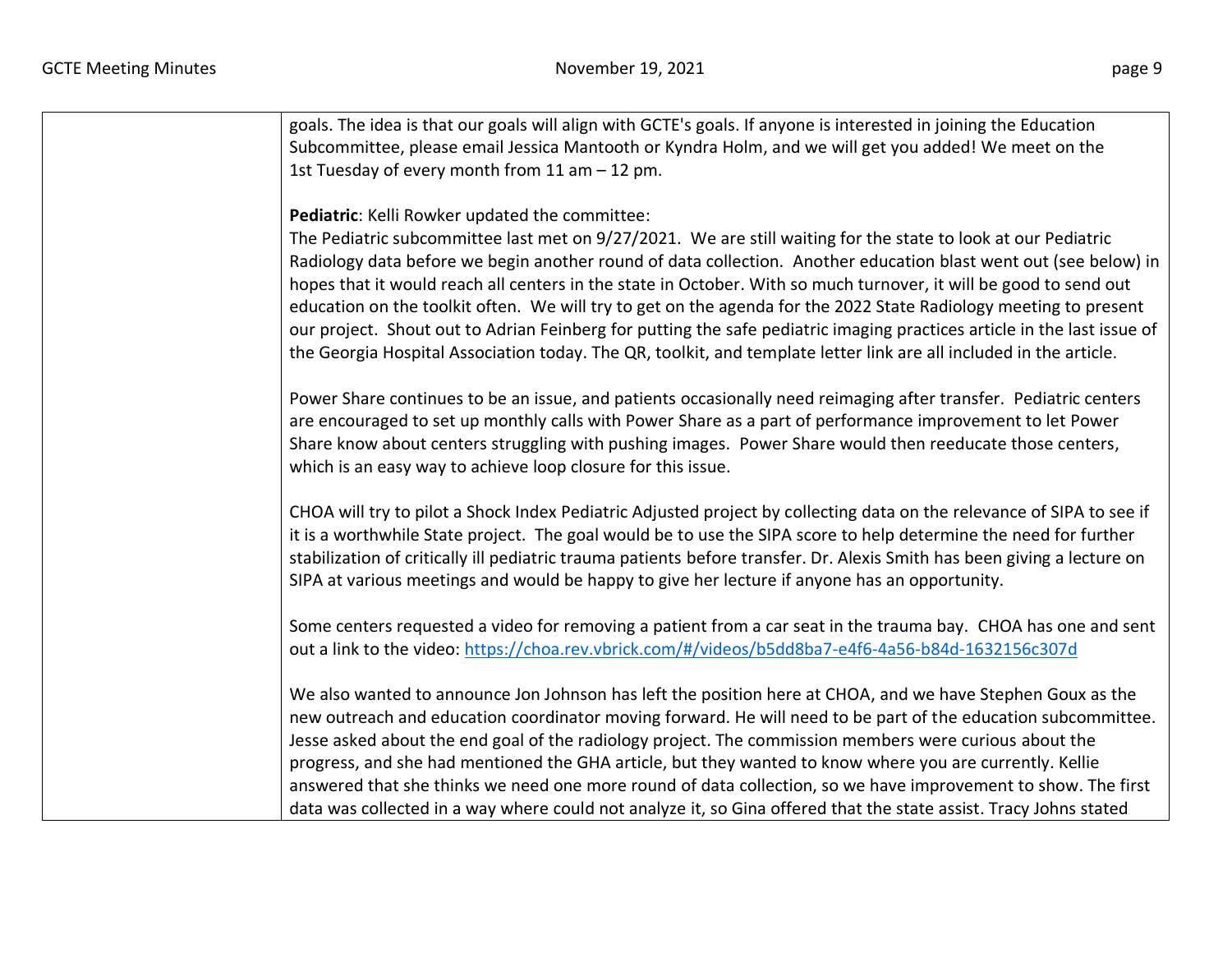| that maybe you (Kellie) and I could get together and draft a formal update for GTC and GCTE. Kellie asked Gina the<br>timeframe for the evaluation of the new data. Gina answered she would try to get you (Kellie) and Jesse Codner<br>together after Thanksgiving to look at the data since he states it's currently not amenable to analysis. He may have<br>some ideas for improvement. Tracy Johns mentioned it might be worthwhile to see if an EPIC report would pull<br>the data, making it a lot easier. Kellie added that, unfortunately, there wasn't a standard excel spreadsheet that<br>each center was using, and nothing matched up. Jesse praised the project's work and looked forward to speaking<br>on the project's progress<br>Process Improvement: John Pope updated the committee.<br>We are putting out a PI Committee open meeting on December 8 at 9 am via Webex. Invite to come to everyone<br>at GCTE, so we don't miss anybody. We are looking to work with the registry subcommittee to work towards<br>common goals. We are pushing a reset button, setting what we want to do, and bringing ideas about what we<br>want to do.<br>Registry: Kelli Vaughn updated the committee<br>The registry subcommittee met in October to discuss the V5 changes we requested from DI. We should be seeing<br>those changes in January. We are awaiting state training on ImageTrend and downloading instructions for V5<br>users to upload to ImageTrend. 2022 registry meeting dates have not been set, I was trying to wait for the<br>ImageTrend training this month, but the goal is quarterly meetings next year.<br>Injury Prevention: Kristal Smith gave a detailed report including:<br>Falls Prevention Task Force (Leads: Kristal Smith, Jackie Payne)<br>Last Task Force Meeting: October 19; Next Meeting December 14<br>$\bullet$<br>Updated resources for Falls Prevention Month to include social media guide and information on Georgia's<br>Area Agency on Aging<br>Participated in Falls Free Fridays organized by IPRCE/DPH Falls Prevention Coalition - Bingocize<br>Demonstration<br>We kicked off the inaugural Trauma System/ Area Agency on Aging Bingocize course in September. 6-<br>senior centers in 5 counties are participating in our Tuesday, Thursday virtual offering in addition to a small<br>group of at-home participants. Participating Trauma Centers and Area Agencies on Aging are joining in on |                                                                                    |
|-------------------------------------------------------------------------------------------------------------------------------------------------------------------------------------------------------------------------------------------------------------------------------------------------------------------------------------------------------------------------------------------------------------------------------------------------------------------------------------------------------------------------------------------------------------------------------------------------------------------------------------------------------------------------------------------------------------------------------------------------------------------------------------------------------------------------------------------------------------------------------------------------------------------------------------------------------------------------------------------------------------------------------------------------------------------------------------------------------------------------------------------------------------------------------------------------------------------------------------------------------------------------------------------------------------------------------------------------------------------------------------------------------------------------------------------------------------------------------------------------------------------------------------------------------------------------------------------------------------------------------------------------------------------------------------------------------------------------------------------------------------------------------------------------------------------------------------------------------------------------------------------------------------------------------------------------------------------------------------------------------------------------------------------------------------------------------------------------------------------------------------------------------------------------------------------------------------------------------------------------------------------------------------------------------------------------------------------------------------------------------------------------------------------------------------------------------------------|------------------------------------------------------------------------------------|
|                                                                                                                                                                                                                                                                                                                                                                                                                                                                                                                                                                                                                                                                                                                                                                                                                                                                                                                                                                                                                                                                                                                                                                                                                                                                                                                                                                                                                                                                                                                                                                                                                                                                                                                                                                                                                                                                                                                                                                                                                                                                                                                                                                                                                                                                                                                                                                                                                                                                   |                                                                                    |
|                                                                                                                                                                                                                                                                                                                                                                                                                                                                                                                                                                                                                                                                                                                                                                                                                                                                                                                                                                                                                                                                                                                                                                                                                                                                                                                                                                                                                                                                                                                                                                                                                                                                                                                                                                                                                                                                                                                                                                                                                                                                                                                                                                                                                                                                                                                                                                                                                                                                   |                                                                                    |
|                                                                                                                                                                                                                                                                                                                                                                                                                                                                                                                                                                                                                                                                                                                                                                                                                                                                                                                                                                                                                                                                                                                                                                                                                                                                                                                                                                                                                                                                                                                                                                                                                                                                                                                                                                                                                                                                                                                                                                                                                                                                                                                                                                                                                                                                                                                                                                                                                                                                   |                                                                                    |
|                                                                                                                                                                                                                                                                                                                                                                                                                                                                                                                                                                                                                                                                                                                                                                                                                                                                                                                                                                                                                                                                                                                                                                                                                                                                                                                                                                                                                                                                                                                                                                                                                                                                                                                                                                                                                                                                                                                                                                                                                                                                                                                                                                                                                                                                                                                                                                                                                                                                   |                                                                                    |
|                                                                                                                                                                                                                                                                                                                                                                                                                                                                                                                                                                                                                                                                                                                                                                                                                                                                                                                                                                                                                                                                                                                                                                                                                                                                                                                                                                                                                                                                                                                                                                                                                                                                                                                                                                                                                                                                                                                                                                                                                                                                                                                                                                                                                                                                                                                                                                                                                                                                   |                                                                                    |
|                                                                                                                                                                                                                                                                                                                                                                                                                                                                                                                                                                                                                                                                                                                                                                                                                                                                                                                                                                                                                                                                                                                                                                                                                                                                                                                                                                                                                                                                                                                                                                                                                                                                                                                                                                                                                                                                                                                                                                                                                                                                                                                                                                                                                                                                                                                                                                                                                                                                   |                                                                                    |
|                                                                                                                                                                                                                                                                                                                                                                                                                                                                                                                                                                                                                                                                                                                                                                                                                                                                                                                                                                                                                                                                                                                                                                                                                                                                                                                                                                                                                                                                                                                                                                                                                                                                                                                                                                                                                                                                                                                                                                                                                                                                                                                                                                                                                                                                                                                                                                                                                                                                   |                                                                                    |
|                                                                                                                                                                                                                                                                                                                                                                                                                                                                                                                                                                                                                                                                                                                                                                                                                                                                                                                                                                                                                                                                                                                                                                                                                                                                                                                                                                                                                                                                                                                                                                                                                                                                                                                                                                                                                                                                                                                                                                                                                                                                                                                                                                                                                                                                                                                                                                                                                                                                   |                                                                                    |
|                                                                                                                                                                                                                                                                                                                                                                                                                                                                                                                                                                                                                                                                                                                                                                                                                                                                                                                                                                                                                                                                                                                                                                                                                                                                                                                                                                                                                                                                                                                                                                                                                                                                                                                                                                                                                                                                                                                                                                                                                                                                                                                                                                                                                                                                                                                                                                                                                                                                   |                                                                                    |
|                                                                                                                                                                                                                                                                                                                                                                                                                                                                                                                                                                                                                                                                                                                                                                                                                                                                                                                                                                                                                                                                                                                                                                                                                                                                                                                                                                                                                                                                                                                                                                                                                                                                                                                                                                                                                                                                                                                                                                                                                                                                                                                                                                                                                                                                                                                                                                                                                                                                   |                                                                                    |
|                                                                                                                                                                                                                                                                                                                                                                                                                                                                                                                                                                                                                                                                                                                                                                                                                                                                                                                                                                                                                                                                                                                                                                                                                                                                                                                                                                                                                                                                                                                                                                                                                                                                                                                                                                                                                                                                                                                                                                                                                                                                                                                                                                                                                                                                                                                                                                                                                                                                   | the fun by serving as guest "challengers" and subbing as facilitators when needed. |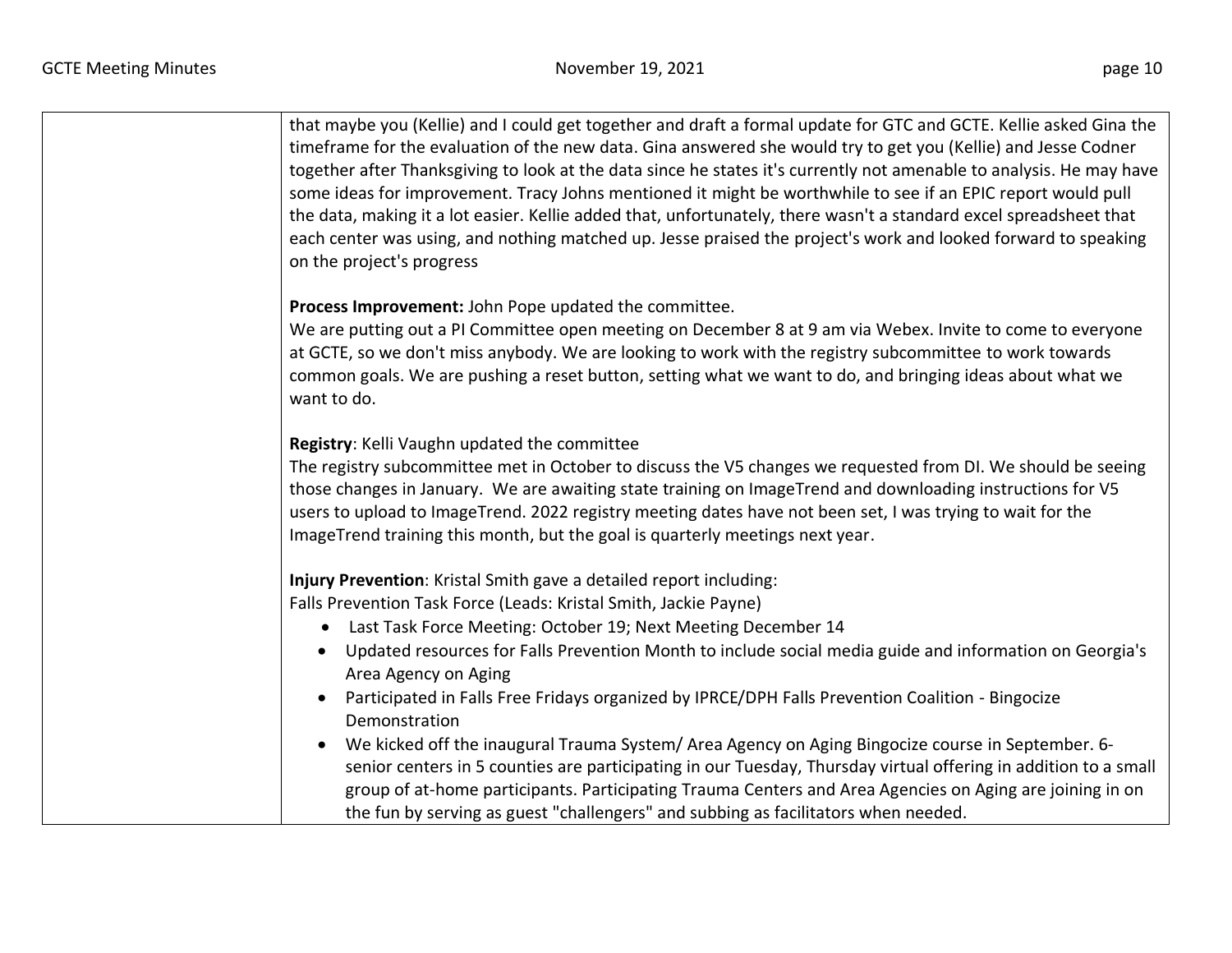|                           | We are planning additional Bingocize offerings to begin in the Winter and Spring.<br>$\bullet$                        |
|---------------------------|-----------------------------------------------------------------------------------------------------------------------|
|                           | Traffic Injury Prevention Task Force (Leads: Renee McCabe, Debbie Mekonnen)                                           |
|                           | Last Task Force Meeting: October 19; Next Meeting December 14<br>$\bullet$                                            |
|                           | Several members facilitated events for Child Passenger Safety Week in September.                                      |
|                           | Held inaugural "Prevent Trauma" virtual event for Teen Driver Safety Week on October 21<br>$\bullet$                  |
|                           | Prevent Trauma: The Road Ahead featured a Georgia Trauma Survivor and panelist from Teens and the                     |
|                           | Driver's Seat, Shepherd Center, and Columbia County Sherriff's Office.                                                |
|                           | The event was well-received. (4.8 of 5 Stars). Recordings from the event will be posted on the<br>$\bullet$           |
|                           | preventtraumageorgia.org resource page.                                                                               |
|                           | Intentional Injury Prevention Task Force (Leads: Emily Burnside; Michelle Walker)                                     |
|                           | Last Task Force Meeting: September 28; Next Meeting November 16<br>$\bullet$                                          |
|                           | This task force is experiencing a reboot of sorts, with prior task force leadership taking on new roles.<br>$\bullet$ |
|                           | During our most recent full subcommittee meeting, new leadership (Emily & Michelle) was introduced to<br>$\bullet$    |
|                           | the group.                                                                                                            |
|                           | State-wide planning for Georgia Stay SAFE will resume in January,<br>$\bullet$                                        |
|                           | Contemplating one or two Prevent Trauma virtual events focused on Violence Prevention.                                |
|                           | Special Events Task Force (Leads: Kristal Smith, Danielle Johnson)                                                    |
|                           | Last Task Force Meeting: September 28; Next Meeting November 16                                                       |
|                           | Newly formed task force designed to provide increased agility to emerging needs                                       |
|                           | Will seek opportunities to partner with other GCTE Subcommittees and Task Forces in the development of                |
|                           | community-facing resources                                                                                            |
|                           | Will be responsible for supporting the trauma system community-facing efforts (i.e., Day at the Capitol,              |
|                           | Trauma Awareness Month)                                                                                               |
|                           | Also responsible for prevention and outreach efforts that are not mechanism-specific (i.e., Stop the Bleed)           |
|                           | Violence Prevention Task Force (Leads: Emily Bernsaid, Michelle Walker)                                               |
|                           | Focus on developing resources around child abuse targeted for April<br>$\bullet$                                      |
|                           | Hope to partner with pediatrics subcommittee                                                                          |
| <b>New Business Item:</b> | Jesse briefly discussed TQIP and thought it would be beneficial for the group to recommend sessions they thought      |
| TQIP Conference Follow up | were valuable during the conference.                                                                                  |
|                           | • Liz Atkins mentioned Fireside chat session by David Hoyt                                                            |